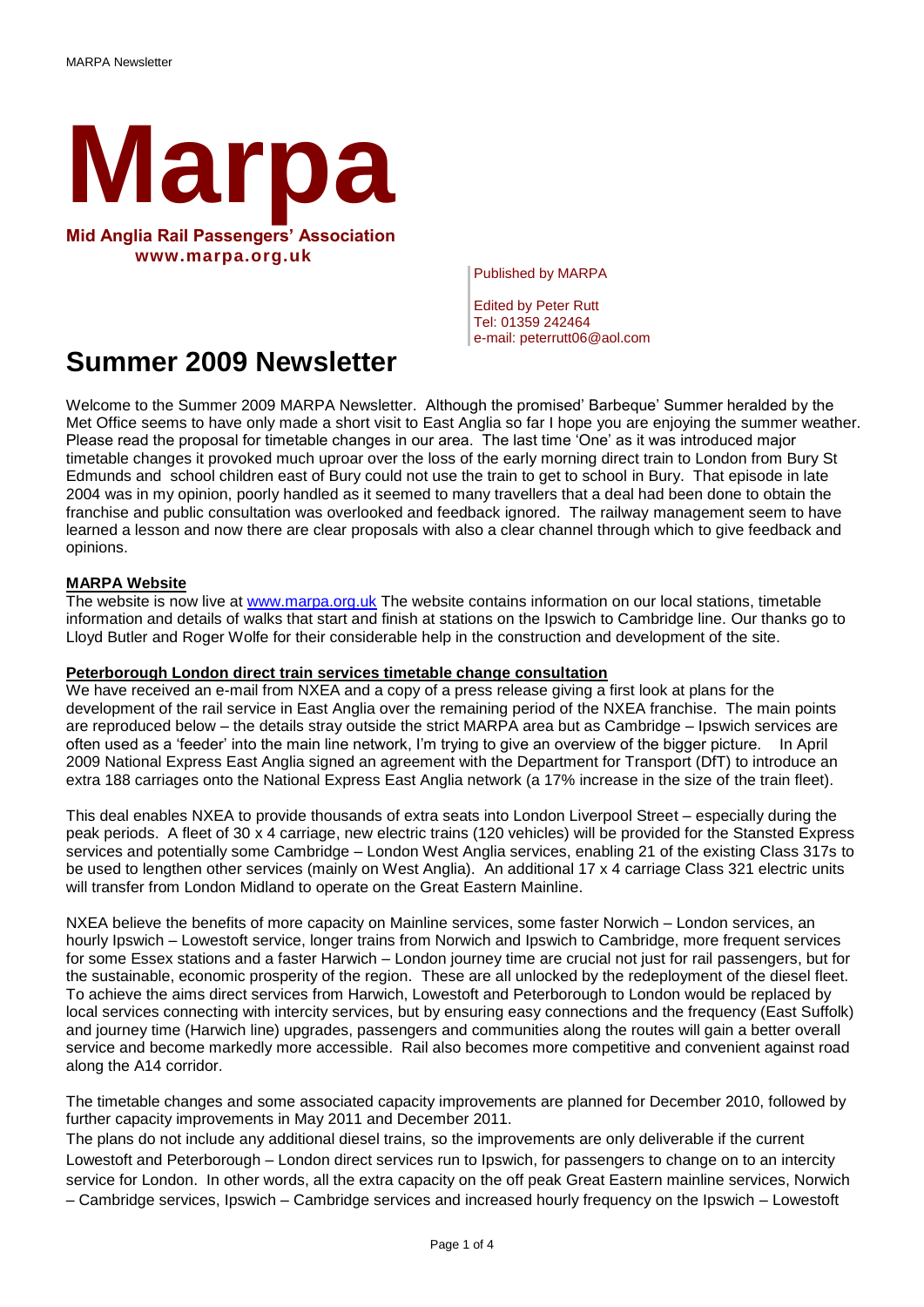MARPA Newsletter

route, plus the faster Norwich – London off peak services will not be delivered if the current service pattern (with through trains from Lowestoft/ Peterborough – London) is retained.

The NXEA view is that the 3 carriage Class 170s currently offer very inefficient use of capacity south of Ipswich with only 192 seats compared to 299 on a Class 321 train or 280 on a Class 360 train. In addition, the use of Class 321s or 360s in these slots on the Ipswich – London route would enable extra capacity to be provided for seasonal and special events in a way which is not currently possible. Other improvements to be delivered from redeployment of the diesel fleet include :

- provide an additional peak service from Lowestoft to Ipswich and return;
- reduce the impact of service perturbations and improve operational resilience by operating more, short, self-contained service groups.
- improve punctuality as customers can board less crowded trains more easily;
- improve performance on both mainline and rural services.

The three specific issues on which NXEA are seeking views are as follows :

- 1. The proposal to optimise peak period capacity on the Norwich to London route with longer intercity services from Norwich operating at a slightly reduced frequency and using the Class 360 and Class 321 trains to offer more seats on some trains between Stowmarket/Ipswich and London.
- 2. The proposal to deliver more off peak capacity south of Ipswich, more capacity on most trains between Norwich and Cambridge, more capacity on most trains between Ipswich and Cambridge and an hourly service between Ipswich and Lowestoft (after completion of Beccles Loop and between Ipswich and Saxmundham before then) – recognising that the only way to achieve these significant benefits is to revise the timetable and the train fleet ultilisation, so that journeys between Lowestoft/Peterborough and London will involve a change at Ipswich.
- 3. Our proposal to deliver quicker Norwich London off peak services, faster Harwich to London journeys and more off peak non-intercity services calling at stations such as Kelvedon and Ingatestone - given that to achieve these benefits might involve intercity trains no longer stopping at Shenfield and passengers for the Harwich line changing at Manningtree, as was the case before 2004.

It should be recognised that the enhancements in points 2 and 3 cannot happen without altering the timetables as described, because no extra diesel rolling stock is planned for this franchise under current Department for Transport plans for the remainder of this Greater Anglia franchise - which runs to 2014.

Please send your comments by Friday 11 September 2009 or earlier if possible to

Metro, Mainline and Rural timetable consultation National Express East Anglia Oliver's Yard 55 City Road London EC1Y 1HQ

Or email them to [nxeattconsultation@nationalexpress.com](mailto:nxeattconsultation@nationalexpress.com)

## **Counting passengers at Newmarket**

On Thursday April 23<sup>rd</sup> a group of MARPA and Railfuture members took it in turns to stand on Newmarket station to count numbers of passengers getting on and off each train, with permission of the Train Operating Company, National Express East Anglia.

Why would we do such a thing on a beautiful Spring day? As a group pressuring for better service from our trains and stations we have to have information to back up our arguments for improvements. We had an impression that since the introduction of the hourly service a few years back, much larger numbers are being attracted to it but we did not have hard facts. One place where strong growth appeared to be happening was Newmarket, a large important town that seemed to be responding to the new service level well but with a rather unattractive rail gateway to it.

Why Thursday? We are told by the railway industry that Thursday is the 'average' day of the seven in a week so we should be able to get a fairly accurate snapshot of what usage is like. There was not a race meeting on to give a distortion of usage.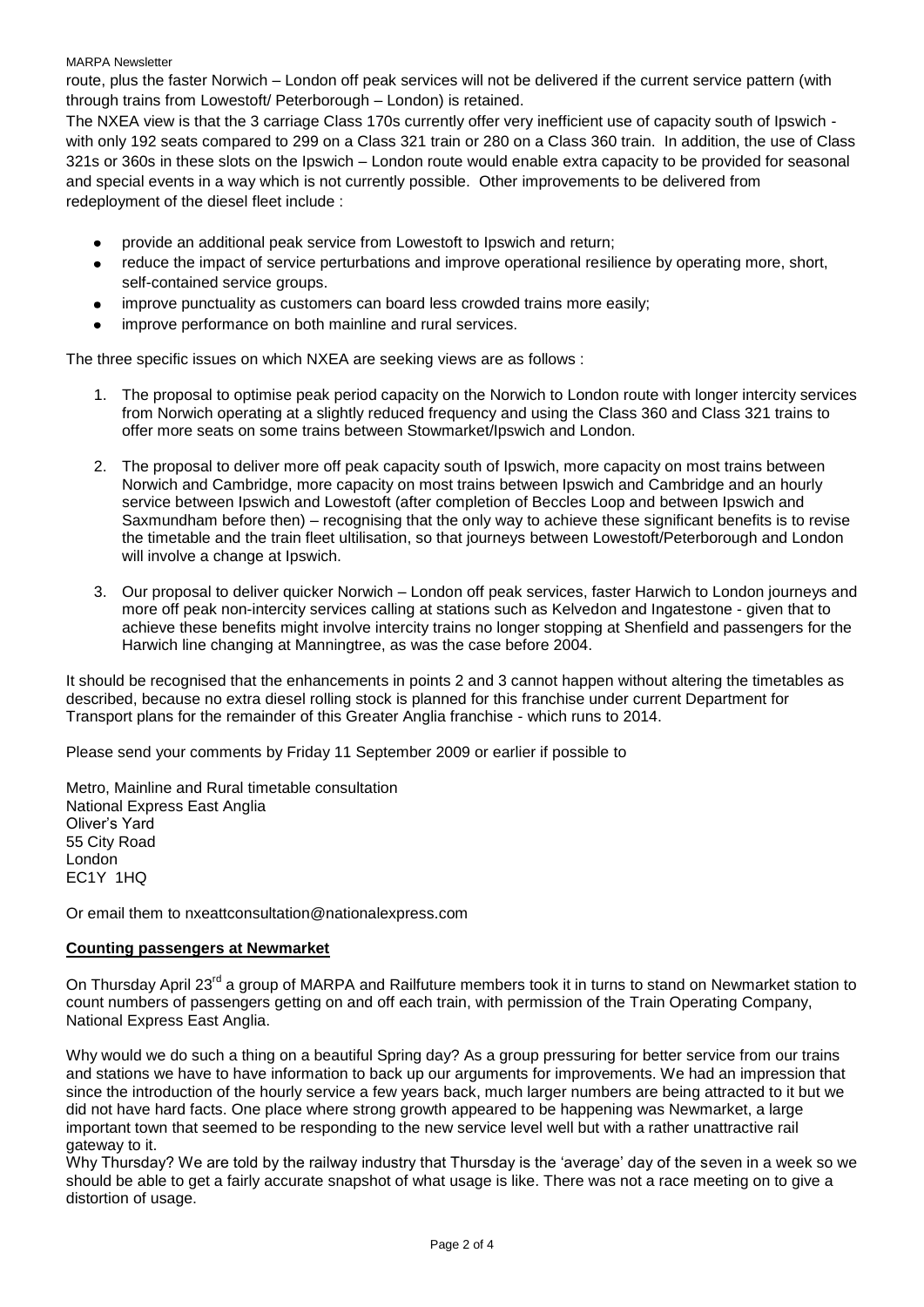#### MARPA Newsletter

The team of volunteers agreed their place in the count- roster throughout the day. At least one person was in place to observe every train from 06.11 to 23.04. Every train serving the station picked up and deposited passengers. The largest numbers getting on/off a single train were 57 at 07.51 to Cambridge and the least 3 at 22.15 to Cambridge. All in all 452 people used the trains at Newmarket station on April 23<sup>rd</sup>. The strongest flows of users were to/from Cambridge. If Thursday is the average day of the week approximately 164,528 users are now joining/alighting trains a year… a considerable rise on previous years. It was notable that the train service ran to time throughout the day.

We have informed the Train Operating Company, the District and Town councils of our findings. Apart from the actual numbers using the service we noted that the platform shelters were three nondescript, unattractive bus shelters unable to cover more than a small number of the passengers waiting on the station. These shelters also give a very poor image to an increasingly important gateway to the town. We noted that although the town centre is only a few minutes walk from the station, signage for pedestrians in both directions is poor. Signage for motorists wishing to find the station is poor and inconsistent also. Directions from the station to Tattersalls, the Racing Museum, the race courses is entirely lacking. We have urged the District and Town Councils to work with National Express East Anglia to rectify these omissions by erecting suitable shelter and systematic signage.

Finally it was noted that car parking is very restricted and more thought needs to be applied as to how this can be rectified, that the train information system monitors were erratic in their performance.

Peter Wakefield

## **Marpa AGM – April 2009**

At the AGM on 25 April Geraint Hughes and Neil O'Hare of National Express East Anglia (NXEA) updated us on various matters;

- 2009 was the mid point of the 10 year franchise and although there will be a review in 2011 the operator has already achieved its targets. The current punctuality of the trains run by NXEA, which is measured every four weeks, showed that 90.4% of all trains arrived on time. For the rural routes this was 92.7%.
- Passenger numbers along the Ipswich to Cambridge line continue to grow although this is slowing. The line has carried 1.02 million passengers since the introduction of the hourly timetable which is a 48% growth on the previous similar period. The number of travellers carried between Newmarket and Cambridge shows a 50% growth and interestingly the end to end passenger numbers has grown by 192%. This increase is posing a problem of capacity and NXEA are keeping a close eye on this (and so is Marpa!).
- As had been reported in the Press NXEA had secured an additional 188 vehicles to help with capacity especially into London. There was to be consultation with stakeholders and User groups, such as Marpa, on the planned new timetable for December 2010 and this was likely to commence in June. *Stop Press – this consultation has now started and is referred elsewhere within this Newsletter.*

#### **Increase in Annual Subscriptions**

As a result of additional demand on the Associations funds, for example to maintain the new web-site, it was agreed at the AGM that the annual subscription for an individual member would rise from £3.50 to £4.00, for family members it would rise from £4.50 to £5.00 and for Concessions from £2.50 to £3.00. As acknowledged by the members at the AGM, this is the first rise for many years and is simply to cover basic overheads.

#### **Road Crossing in Fornham Road, Bury St Edmunds**

Marpa has for a long time been extremely concerned with safety at the road crossings at either end of Station Hill in Bury and especially the one near to Tesco. The Association has written numerous letters to the County Council pleading with them to install a crossing before some-one gets seriously hurt trying to cross this busy road between the station and the supermarket. Marpa, in frustration with the lack of information and activity, wrote to David Ruffley MP on the subject. Mr Ruffley wrote back to say that he had written to Suffolk County Council who had told him that options had been investigated to reduce the likelihood of an occurrence of personal injury collisions at this crossing. There were some visibility / lighting issues to resolve but that it was proposed that a crossing would be installed later this year.

Marpa will monitor this situation carefully.

#### **Flower planters at Bury Station**

Marpa has written to NXEA about the various planters around the station that have no flowers in. There have been all sorts of rumours as to why this is the case but, whatever the reason, it makes the station, and especially the platform area, look neglected. Neil O'Hare said that he had been in touch with the organisers of 'Bury in Bloom' about this and was awaiting a reply. Again Marpa will keep an eye on this.

#### **Track Bed**